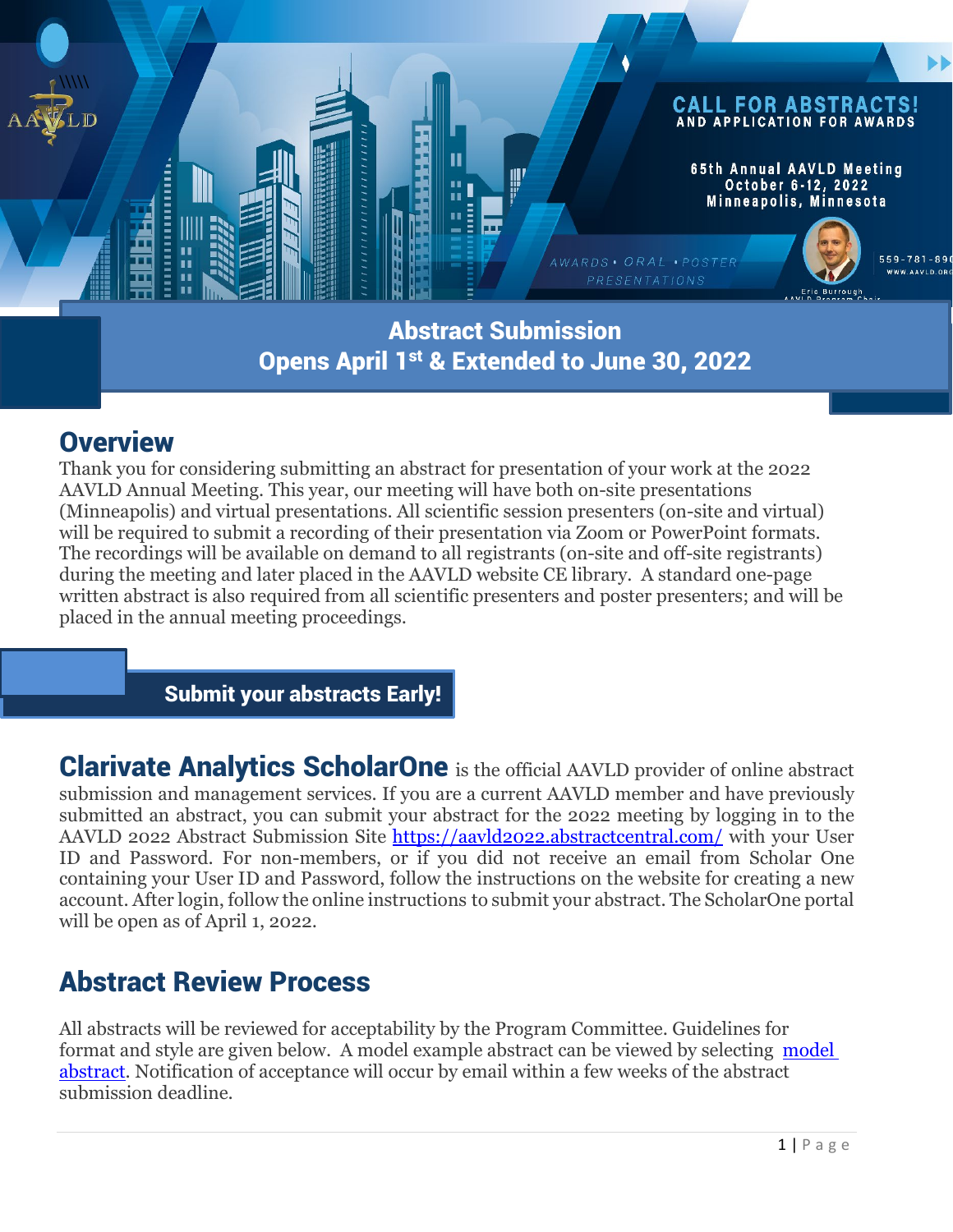# AAVLD Abstract Submission Style Rules

- Type or copy and paste the title and body of your abstract into the boxes below.
- Enter the title in sentence case (mixed case). Do not put the title in quotation marks. The title should be bold.
- Special characters: in most cases, Greek letters and other special characters will transfer from your word processing software. The Special Character Palette button is available inthe formatting bar if you need a special character that you are unable to find in your word processer.
- There is a limit of 3000 characters (approximately 400 words), including spaces, for the text of your submission. Title, authors, and institutions will not be counted.
- Please ensure you check your abstract carefully for any spelling or grammatical errors. Also make sure that no author information is included with the title or narrative section, as that is collected elsewhere on the form. Please be sure to include the email address of the corresponding author when entering the author information.
- Press the "Save" button at any time to review character usage for this submission.

## Consider Publication in the Journal of Veterinary Diagnostic Investigation (JVDI), the official journal of the AAVLD:

We encourage all submitters to also consider submitting their work to the JVDI for peerreview publication. This must be done independently, and instructions are posted at the [JVDI website.](https://aavld.memberclicks.net/jvdi-page)

# Submitting Recordings

All scientific session presenters (on-site and virtual) will be required to submit a recording of their presentation via Zoom or PowerPoint formats 12 minutes in length maximum. Submit your recordings to Kaylin Taylor and please follow the Instructions for Recording / Submitting Oral Presentations. [Select here for instructions.](https://aavco.memberclicks.net/2022-speaker-presenter-poster-resources)

# AAVLD Annual Awards

All award applicants must be the individual identified in the ScholarOne submission platform as the primary contact for the abstract

The AAVLD is soliciting applications for the following AAVLD Awards: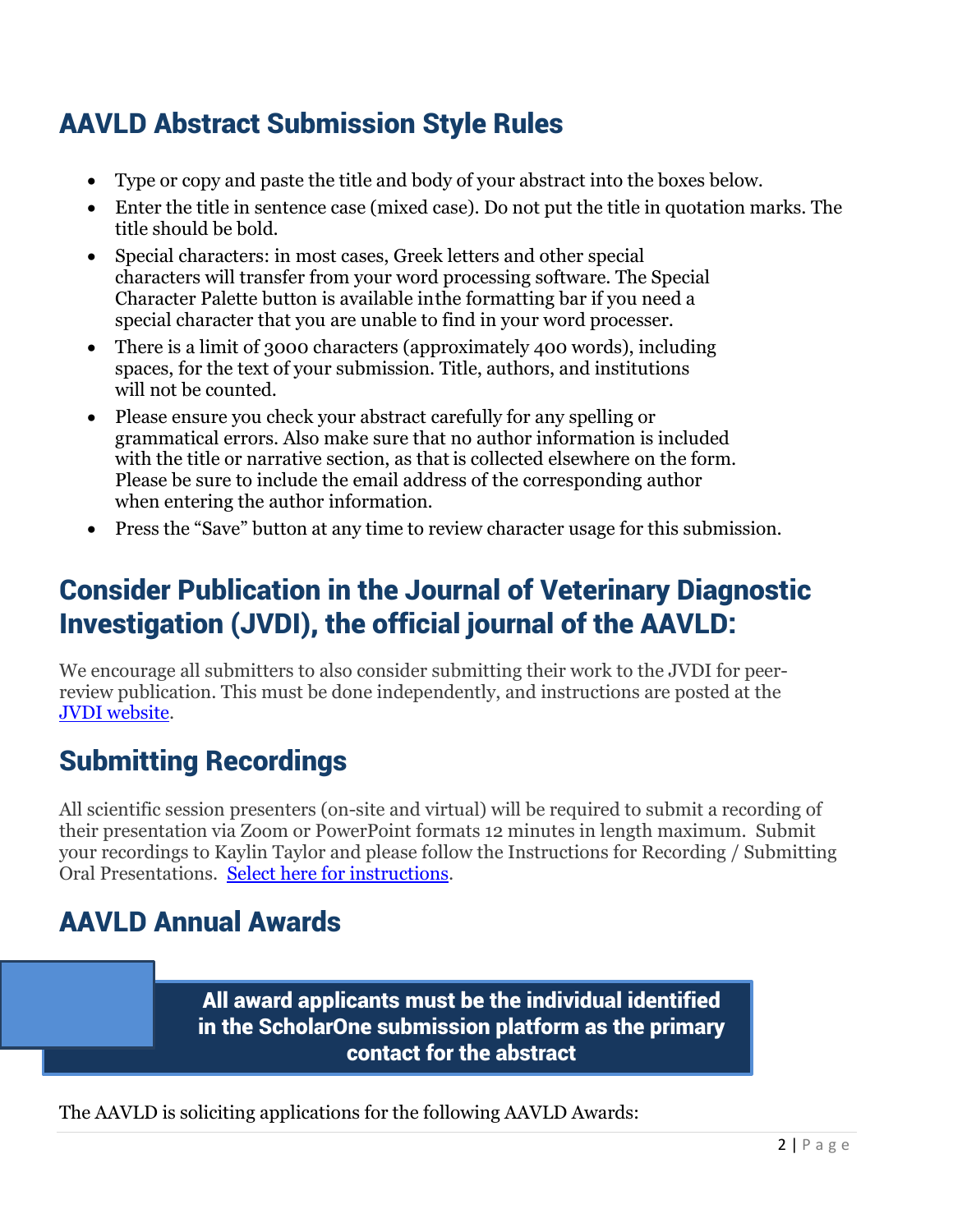AAVLD Trainee Travel Awards Trainees in a Master's, PhD or residency program enrolled in all disciplines of veterinary diagnostic medicine, including epidemiology, immunology, microbiology (bacteriology, food safety, mycology, and virology), molecular diagnostics, parasitology, pathology, and toxicology, are encouraged to apply.

The \$1,750 travel awards are intended to help defray the cost of travel and lodging to attend the AAVLD meeting. The Trainee Travel Awards are funded by the AAVLD Foundation and are intended to fulfill the recruitment and education mission of the AAVLD Foundation by encouraging trainee excellence in their diagnostic discipline, developing trainee presentation skills (verbal, written, organizational) and promoting networking of trainees with veterinary laboratory diagnosticians. NOTE: Some travel awards are funded or co-funded by individual AAVLD Committees. The AAVLD Pathology Committee is contributing \$875 each to three of the top pathology related abstracts submitted.

DVM Student Attendance Awards Veterinary diagnostic DVM student in any discipline, including epidemiology, immunology, microbiology (bacteriology, food safety, mycology, and virology), molecular diagnostics, parasitology, pathology, and toxicology, are encouraged to apply. The \$599 attendance awards are intended to help defray the cost of travel and lodging to attend the AAVLD Annual Meeting.

# AAVLD/ACVM Dr. David Bemis Microbiology Trainee

**Travel Award** (oral or poster presentation): This \$1,000 travel award will go to a graduate student or microbiology resident trainee submitting an abstract to the annual meeting about clinical microbiology and/or antimicrobial resistance. This is a competitive award, and the winner will be determined based upon the quality of the abstract.

#### AAVLD Best Graduate Student Presentation Awards (oral and

poster presentations): The AAVLD encourages trainees in all disciplines of veterinary diagnostic medicine to compete for the best oral and best poster presentation awards. The purpose of the awards is to encourage trainee excellence in their diagnostic discipline and to develop trainee presentation skills (verbal, written, organizational).

Two winners will be selected, and the awards given during the AAVLD Annual Meeting, one for best oral presentation and one for best poster presentation. The recipient of each award will receive a \$500 cash prize. The AAVLD Awards Committee will select the awardees and they will be announced during the joint AAVLD/USAHA President's Reception and Dinner during the annual meeting.

#### AAVLD Best Student Recorded Presentation (Those attending not

eligible, recorded presentation only) The AAVLD encourages trainees in all disciplines of veterinary diagnostic medicine to compete for the best oral and best poster recorded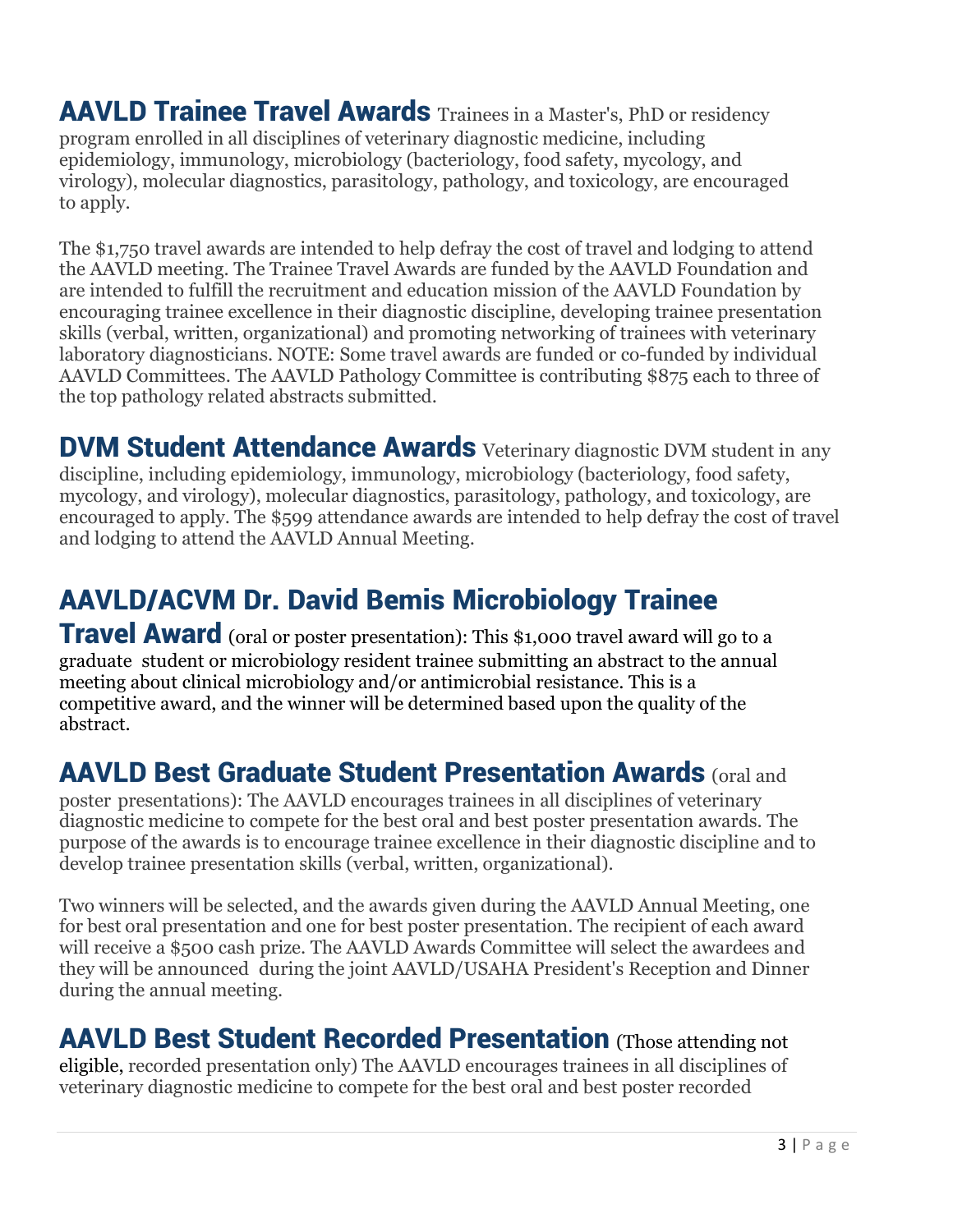presentation awards. The purpose of the awards is to encourage trainee excellence in their diagnostic discipline and to develop trainee presentation skills (verbal, written, organizational).

One winner will be selected, and the recipient of the award will receive a \$500 cash prize. The AAVLD Awards Committee will select the awardee and they will be announced during the joint AAVLD/USAHA President's Reception dinner during the annual meeting.

# J. Lindsay Oaks Best Student Molecular Biology Presentation

Award (oral or poster presentation): The AAVLD invites interested trainees to submit oral or poster presentations relating to molecular biology in veterinary diagnostics. This award for an amount up to \$500 is given to the student delivering the best oral or poster presentation on a molecular biological topic at the AAVLD annual meeting. All molecular biology oral and poster trainee presenters are eligible.

# Richard Walker Best Student Bacteriology Presentation

Award (oral presentation): The AAVLD Bacteriology Committee invites interested trainees to submit an oral presentation relating to bacteriology in veterinary diagnostics. This competitive award is for an amount up to \$500 and is given to the winning student delivering the best oral presentation on a bacteriology topic at the AAVLD annual CE meeting. All bacteriology oral presentation trainee presenters are eligible.

#### Brenda Love Best Student Bacteriology Poster Award (poster

presentations): The AAVLD invites interested trainees to submit poster presentations relating to bacteriology in veterinary diagnostics. This award for an amount up to \$500 is given to the student delivering the best poster presentation on a bacteriology topic at the AAVLD annual CE meeting. All bacteriology poster trainee presenters are eligible to apply.

## AAVLD Diagnostic Pathology Slide Seminar Awards (slide

seminar presentation): This competition has a separate open and close date for submission. Abstract submission opens June 1st and closes July 31st. The AAVLD Pathology Committee is providing awards to the top 3 presenters at this seminar. First, Second and Third Place awards willbe \$300, \$200, and \$100, respectively. These awards will not be in the proceedings book because they will be determined based on the presentations during the annual meeting. Award selection will be coordinated by the AAVLD ScholarOne abstract central.

# AAVLD/ACVP Diagnostic Pathology Award for

Residents/Graduate Students The AAVLD and the American College of Veterinary Pathologists (ACVP) encourage trainees in veterinary pathology to participate in the annual meetings of both organizations. The AAVLD/ACVP Diagnostic Pathology Award for Residents/Graduate Students will be presented to a graduate student and/or veterinary pathology resident for the best oral presentation,in the field of veterinary pathology, given at the annual AAVLD meeting. The intention is to support travel of the winner to re-present the award-winning presentation at the next annual ACVP meeting. ACVP has a reciprocal award.